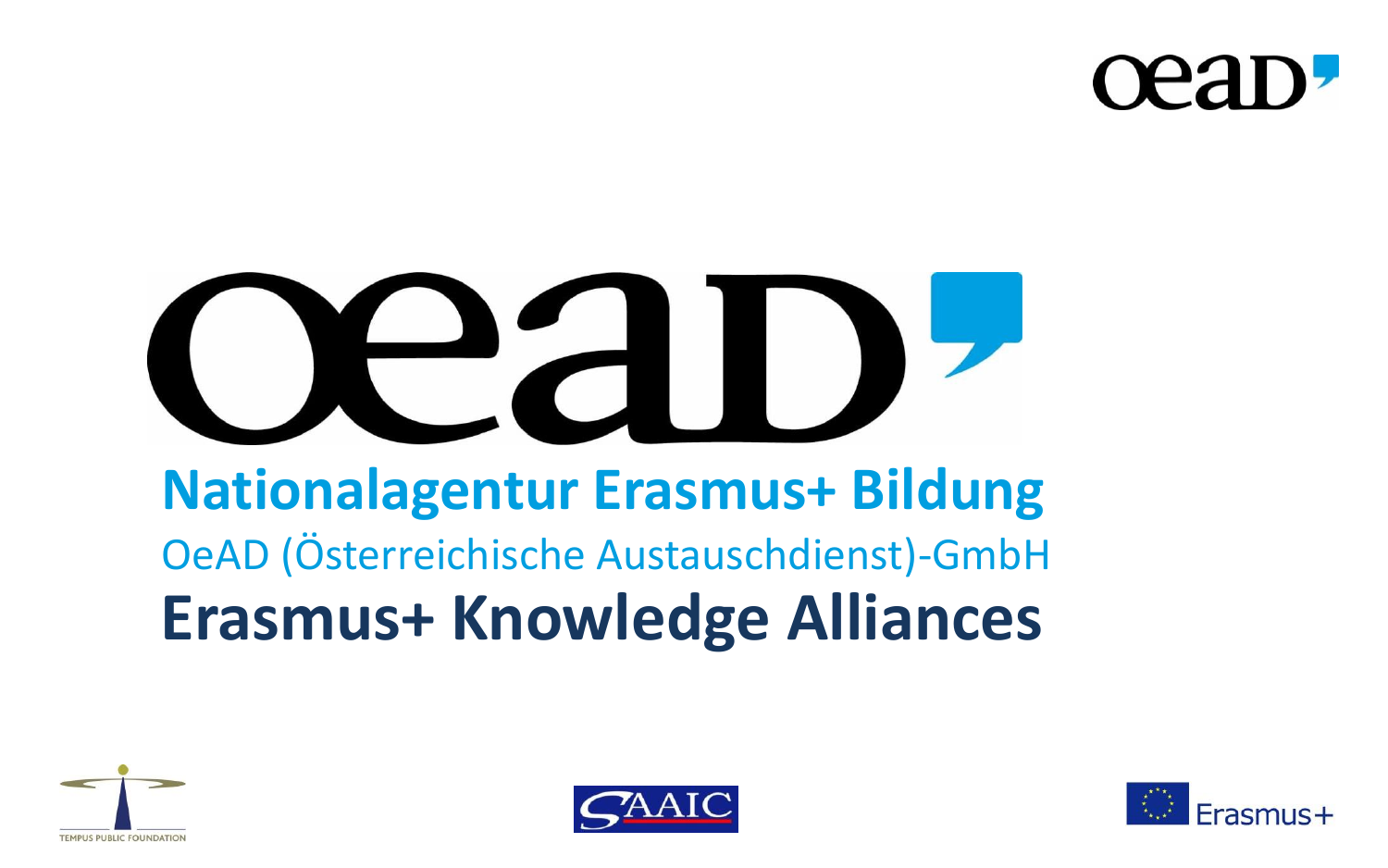### Knowledge Alliances **Main Facts**

- Transnational cooperation projects between **higher education institutions** (HEIs) and **businesses**
- **Innovative products** for the higher education sector and the labour market sector
- **Nain target groups:** 
	- **HEIS**
	- **Students**
	- HEI staff
	- Companies
	- Professionals
	- Labour market











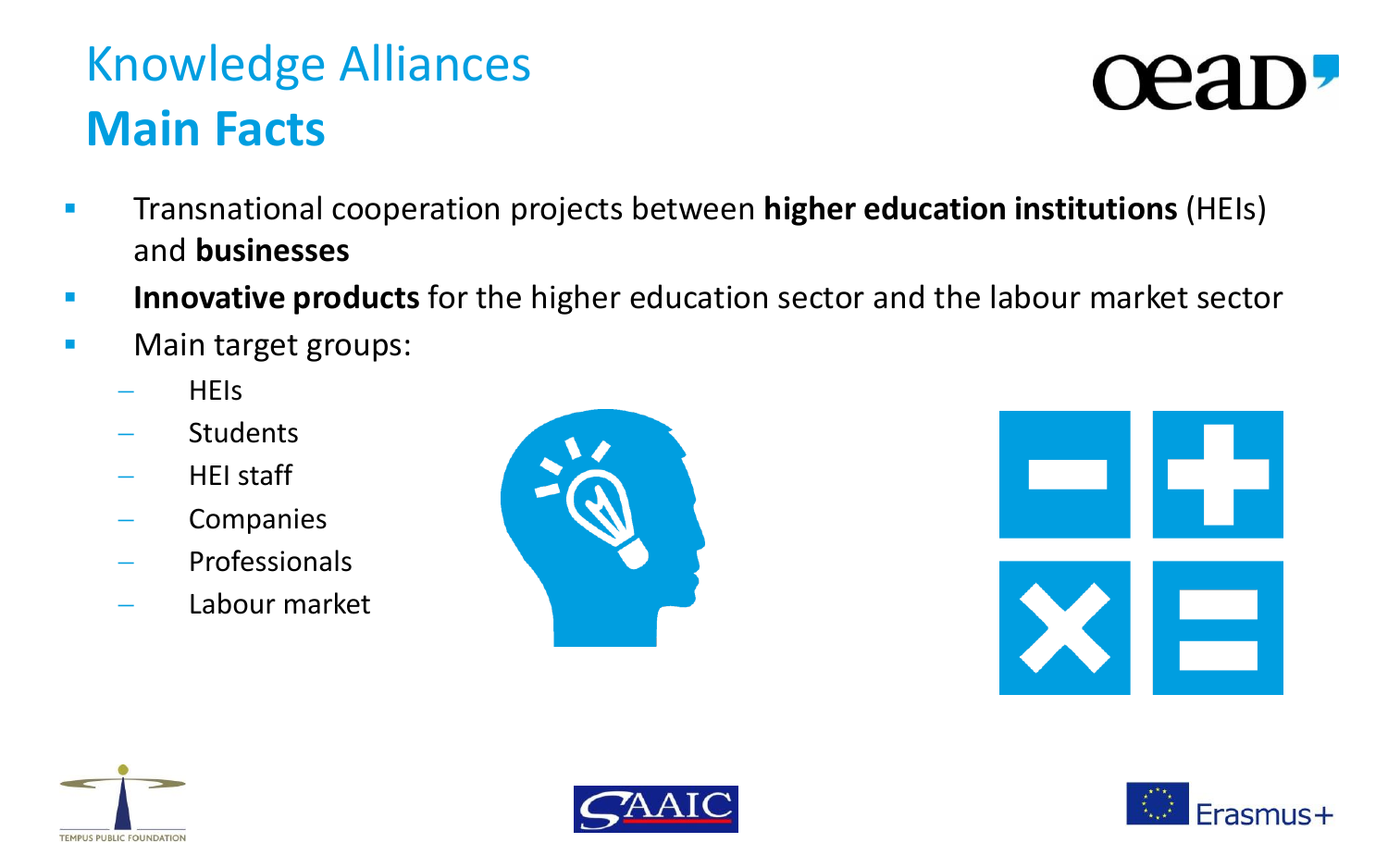## Knowledge Alliances **Aims**



- Boosting **innovation** in higher education (HE), business and in the broader socioeconomic environment
	- Innovative learning and teaching methods
	- New study programmes, modules etc.
	- Solutions for challenging issues , process and product innovation
- Developing **entrepreneurial mind-set** and **competences**
	- Entrepreneurship education in any discipline
	- Schemes of transversal skills learning to strengthen employability, creativity and new professional paths
- Stimulating the **flow and exchange of knowledge** between HE and enterprises
	- Activities in companies which are embedded in the curriculum
	- Involvement of company staff into teaching and research





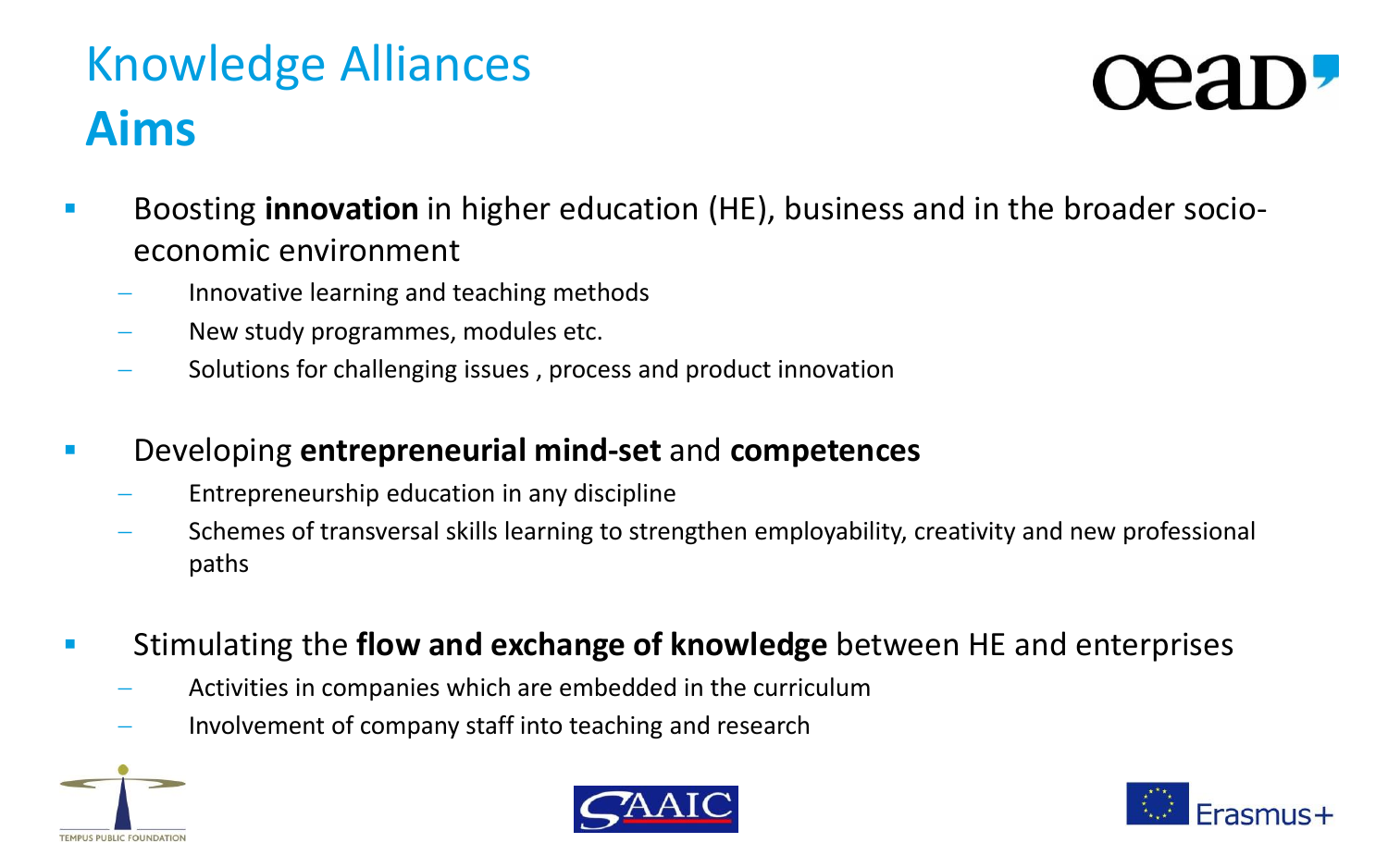#### Knowledge Alliances **Examples**



- Innovative learning and teaching methods or approaches
	- MOOC (Massive Online Open Courses) in different EU languages
	- Experiential learning with real-life situations/case studies
	- (Learning) software , apps, computer laboratory, cloud infrastructure, IT-Platform
	- Open access, digital learning resources for companies
- **Innovative curricula pertinent to a specific topic (e.g. Industry 4.0, educational** media, renewable energies)
	- New joint master programmes, modules/e-modules, courses etc.
	- Training modules for graduates and professionals
	- Innovative entrepreneurship programmes for graduates, PhD students and professionals
- **Figure 1** Flexible devices for validation and recognition of entrepreneurial skills
- **Traineeships and exchange of academics/company staff**
- Virtual platform/networks like knowledge exchange platforms, databases





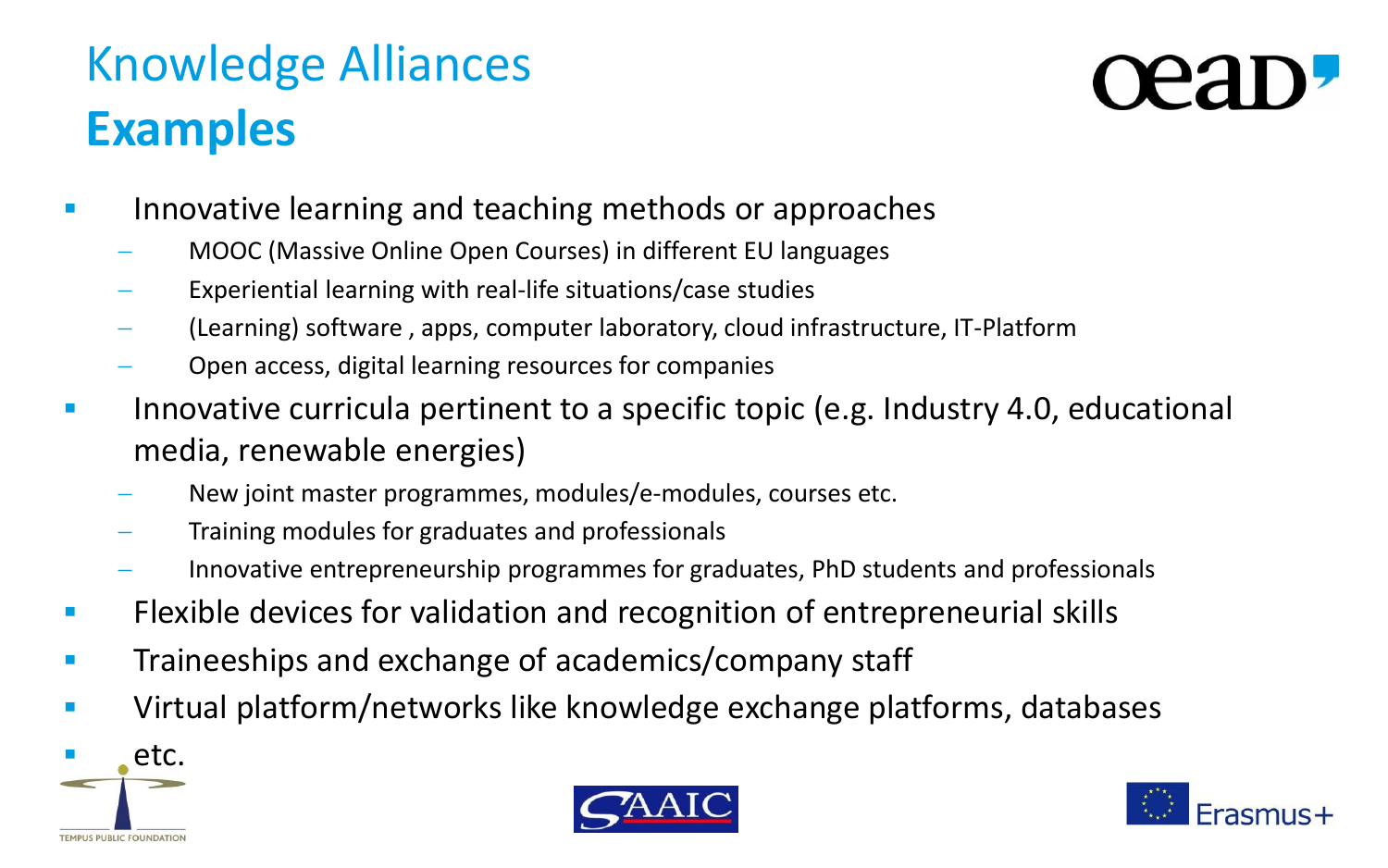## Knowledge Alliances **Programme Countries vs. Partner Countries**



- Programme countries
	- 28 EU member states **NA**
	- IS, LI, NO, MK, TR **NA**
- Partner countries = All other co[untries](//upload.wikimedia.org/wikipedia/commons/a/ad/Blank_political_map_Europe_in_2008_WF_(with_Kosovo).svg)







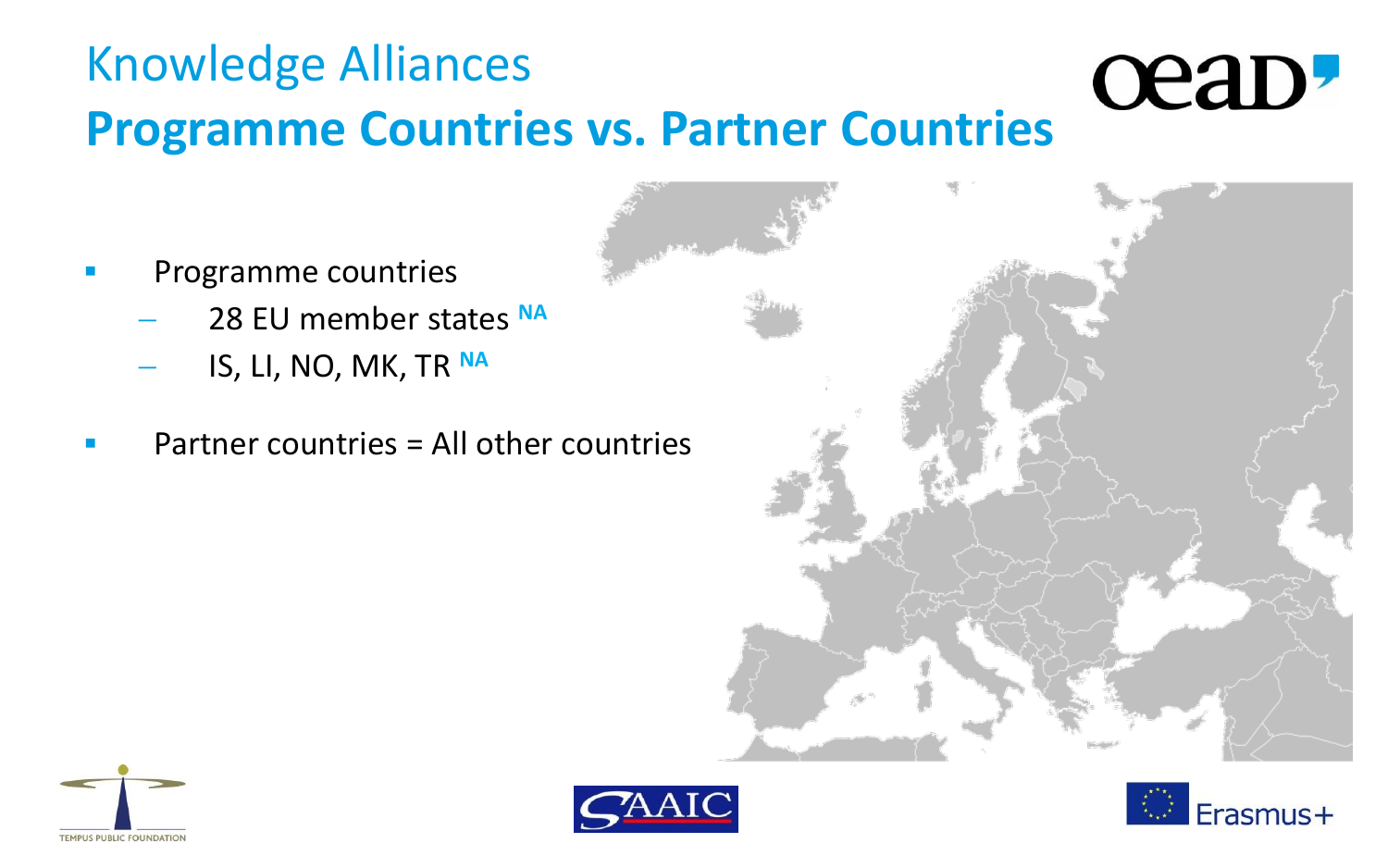#### Knowledge Alliances **Consortium**



- **Partnership requirements:** 
	- **Min. 6 organisations from min. 3 programme countries**
	- **Min. 2 HEIs + min. 2 companies**
- **HEIS: Erasmus Charter for Higher Education (ECHE)**
- **Businesses: SMEs, large companies, NGOs, reasearch institutions, schools, quarter** kindergartens, museums, theaters etc.
- Organisations from partner countries: must bring **an essential added value** to the project





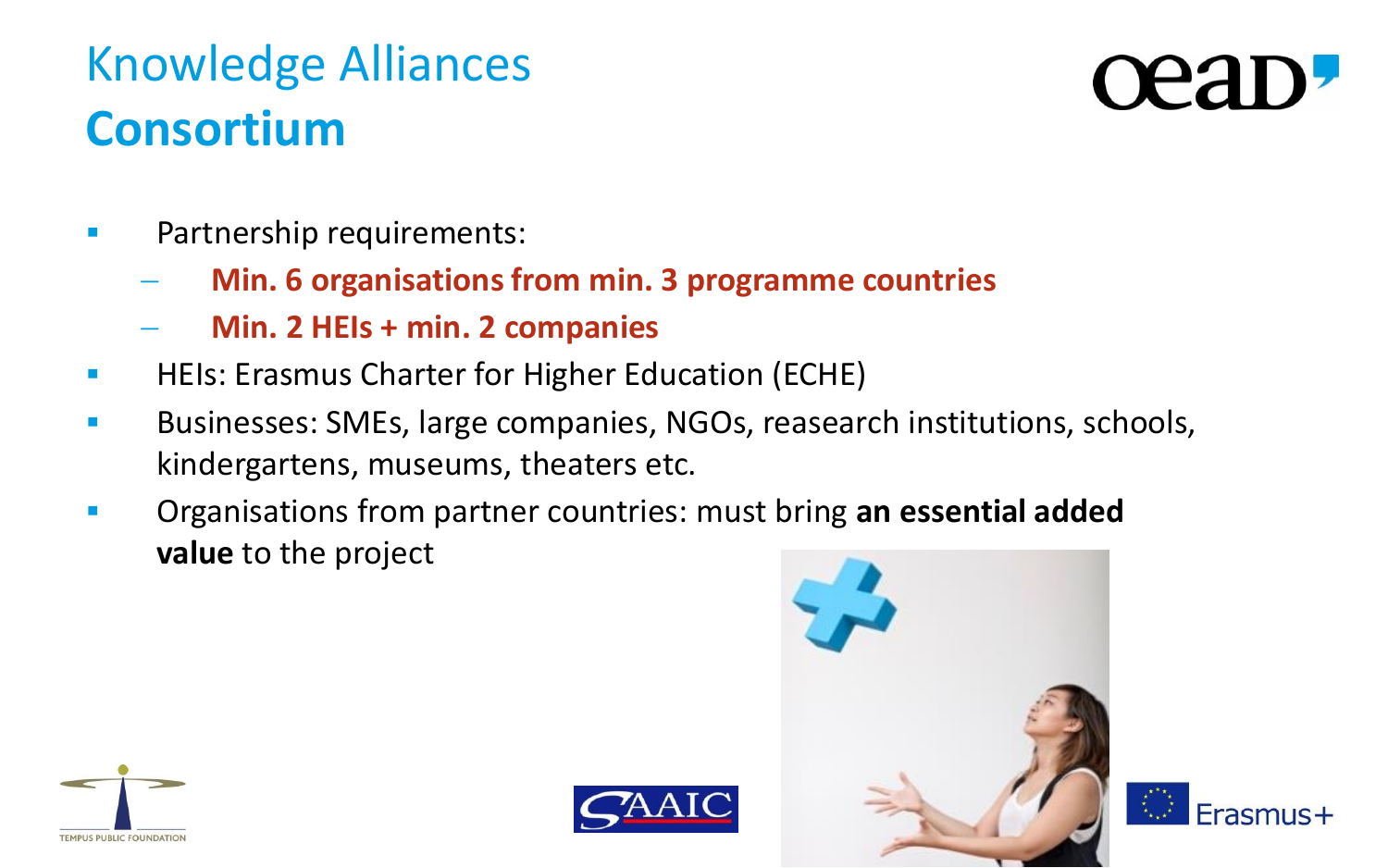## Knowledge Alliances **Funding Rules**

- Budget for 2018: approx. 20 MIO Euro
- Maximum EU grant/project:
	- 2 year-project (max. 700 000 Euro)
	- 3 year-project (max. 1, 000 000 Euro)
- 
- Budget based on a unit cost system
	- to cover project management, project meetings, intellectual outputs (e. g. study programmes, modules, pedagogical materials, OER), dissemination material and events etc.
	- 16 separate unit staff costs 4 groups of countries/ 4 distinct personnel categories
- **•** Optional funding for student/staff mobilities (to support the main activities of the project)







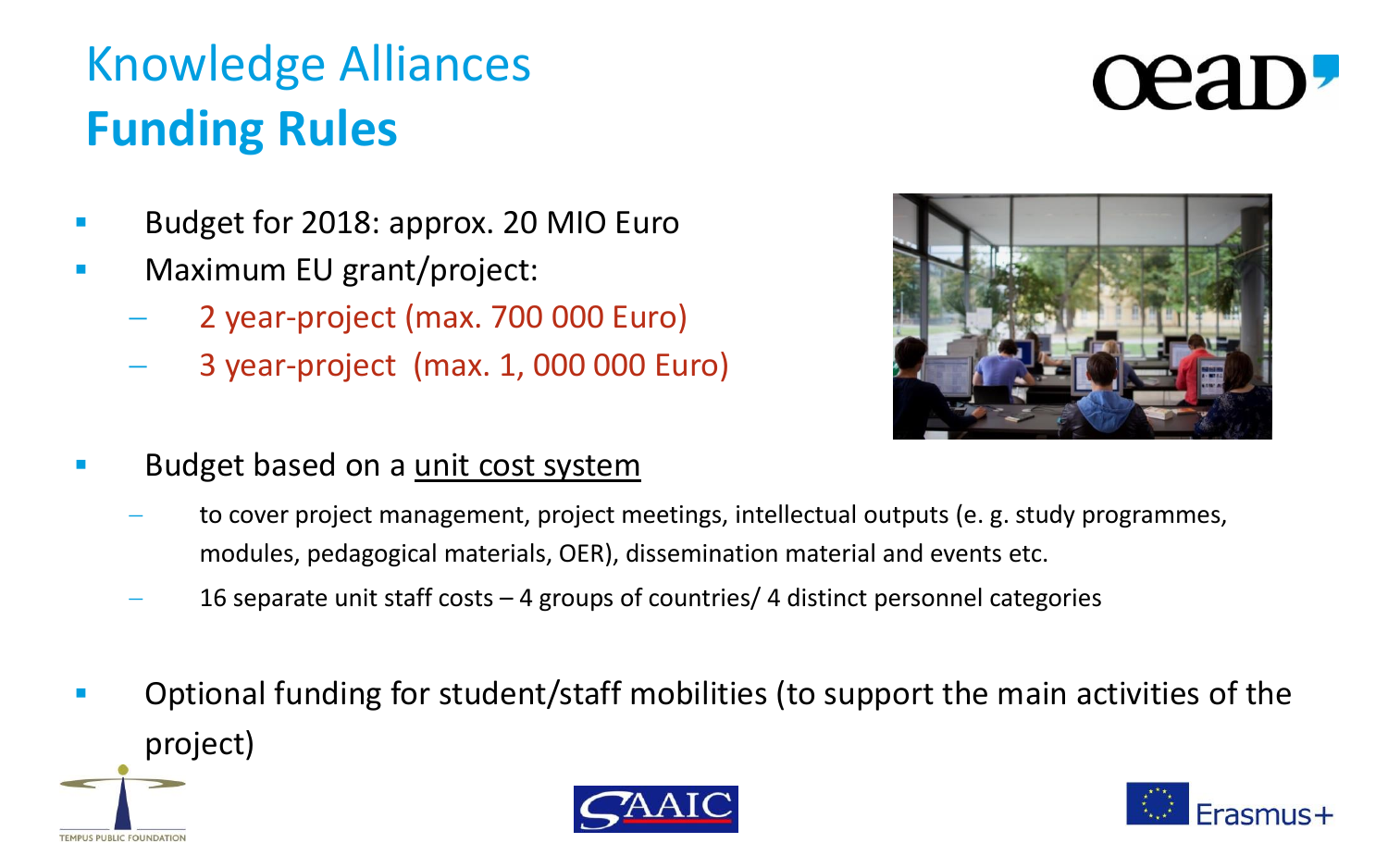#### Knowledge Alliances **Award Criteria**

- Relevance of the project (max. 25 pts)
- **Cuality of the project design and** implementation (max. 25 pts)
- **Cuality of the project team and the** cooperation arrangements (max. 30 pts)
- **Impact and dissemination** (max. 20 pts)



 $C^{\prime}$ 





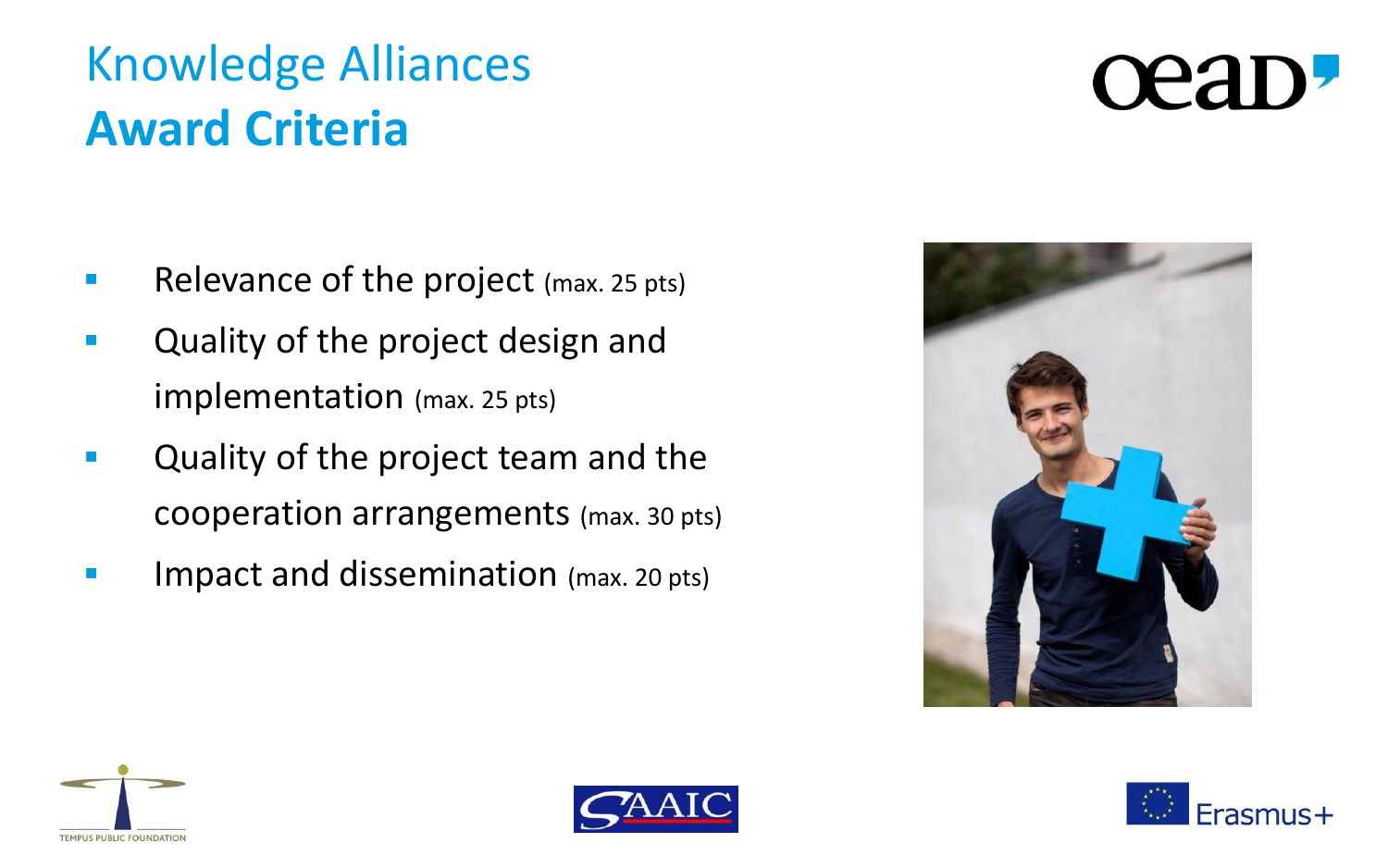#### Knowledge Alliances **Selection Results**



| Call | <b>Received</b><br><b>Applications Applications</b> | <b>Selected</b> | <b>Success</b><br>Rate |
|------|-----------------------------------------------------|-----------------|------------------------|
| 2014 | 228                                                 | 10              | 4,39 %                 |
| 2015 | 200                                                 | 10              | 5,00 %                 |
| 2016 | 188                                                 | 20              | 10,64 %                |
| 2017 | 168                                                 | $20 + 2*$       | 11,90 %                |





\* Reserve list

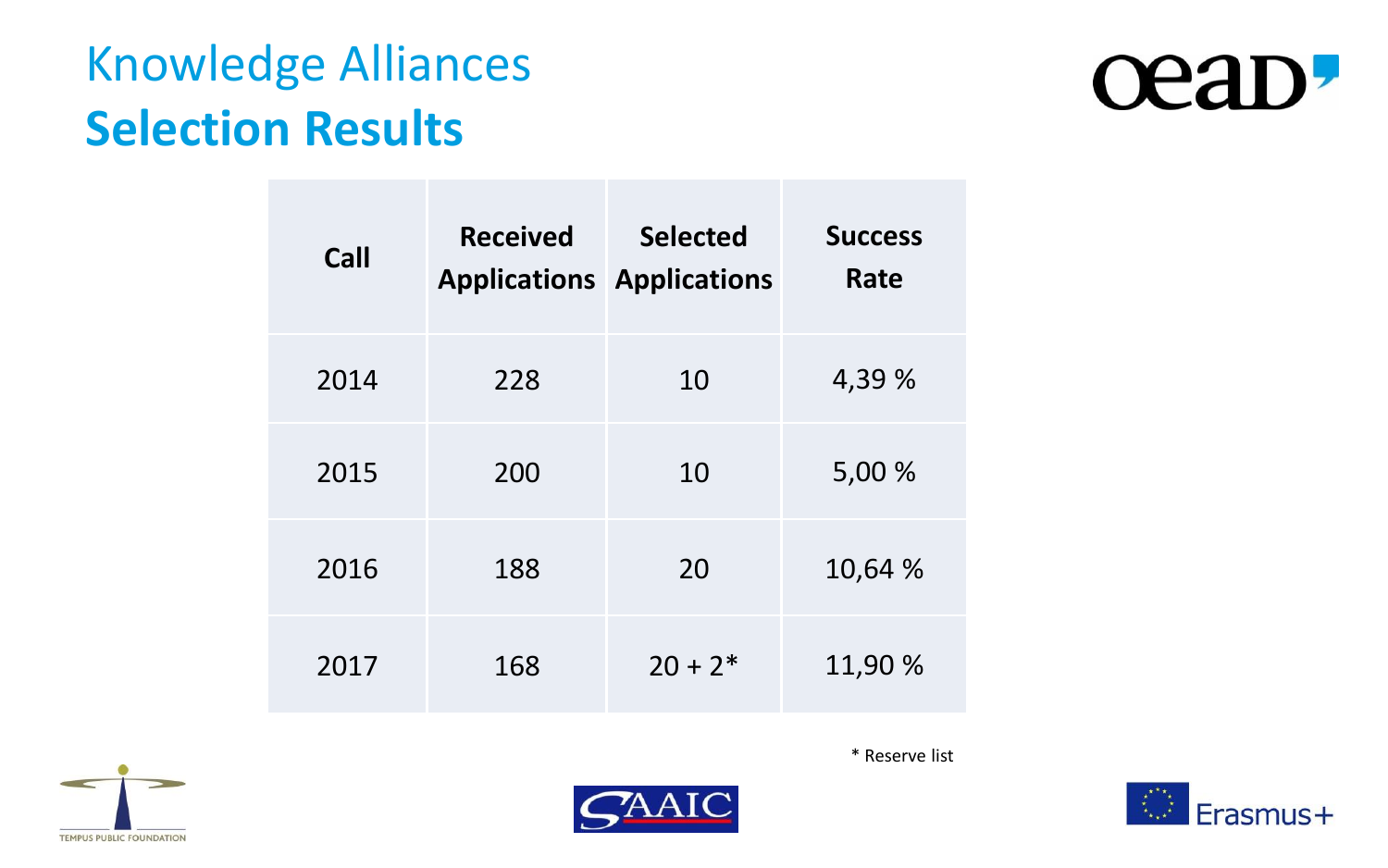#### Knowledge Alliances **E+ Project Results Platform**



#### <http://ec.europa.eu/programmes/erasmus-plus/projects/>







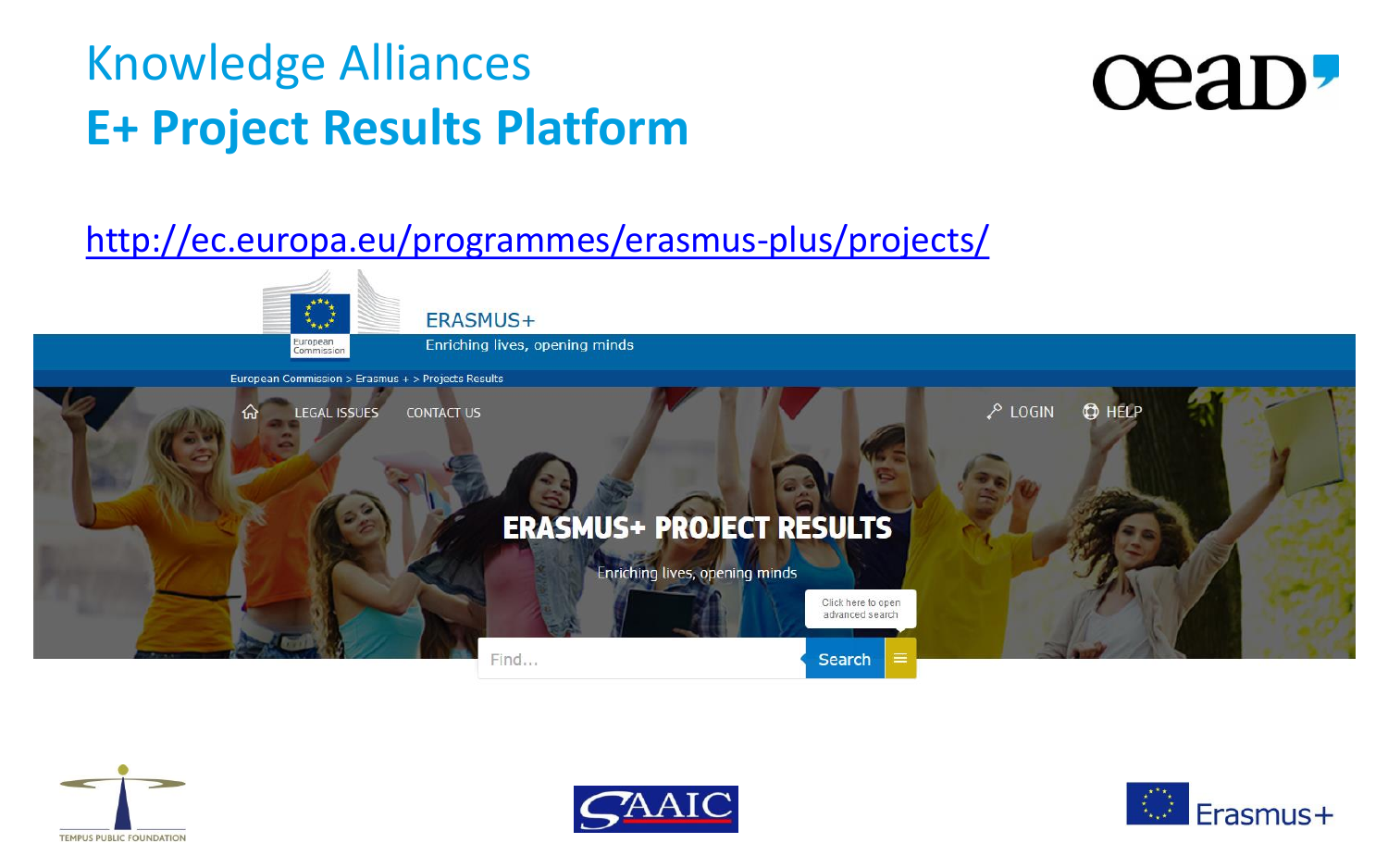## Knowledge Alliances **Application Procedure/Call 2018**



- **Call will be published in October 2017**
- **Submission deadline: probably 28<sup>th</sup> February 2018 (12 CET)**
- Information to applicants: July/August 2018
- **Project start:** 
	- $1^{\rm st}$  November 2018 or
	- 1<sup>st</sup> January 2019